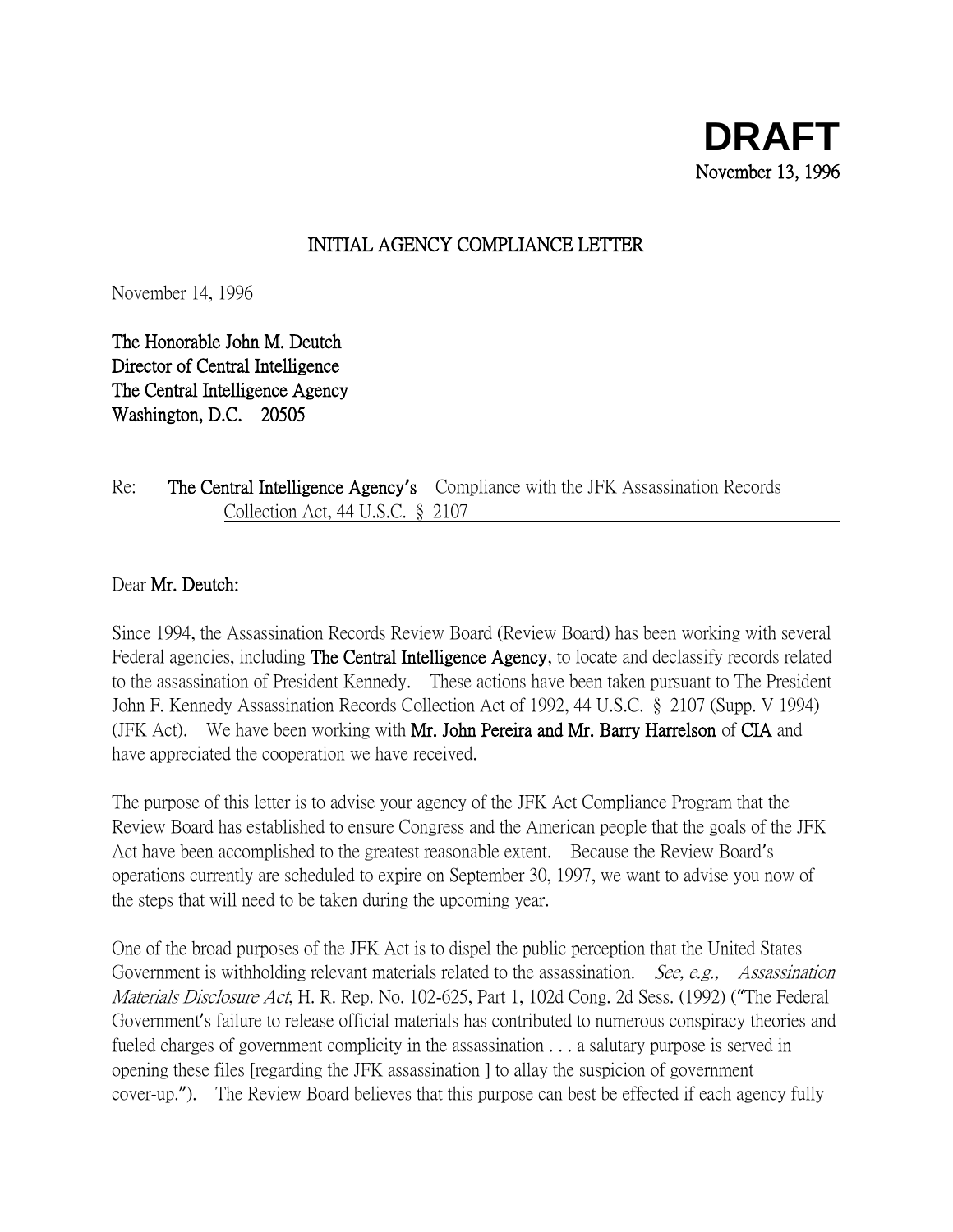explains the steps it has taken to locate and release relevant records that relate to the Kennedy assassination, including a full explanation of the circumstances surrounding the destruction of any relevant records.

Under the powers granted to the Review Board by Section  $7(j)(1)(A)$ ,  $(B)$ ,  $(C)$ ,  $(D)$ , and  $(F)$  of the JFK Act, we hereby notify you of the following measures that should be taken by the dates provided.

1. Designation of Agency Compliance Official (or officials) and statement of intent to comply with the JFK Act. By December 2, 1996, your agency shall designate an Agency Compliance Official who ultimately will be responsible for ensuring that the agency has complied with its obligations under the JFK Act, including the identification, location, and organization of assassination records and the transmission of those records to the National Archives and Records Administration ("National Archives"). Although the Review Board assumes that **Mr. John Pereira** will serve in this position, we nevertheless await your formal confirmation. To the extent necessary to fully describe its compliance with the JFK Act, your agency may designate additional persons with knowledge of the measures that have been undertaken to locate assassination records.

We also request that your letter also conveys your agreement to adhere to the compliance procedures outlined in this letter. To the extent that any compliance procedure described below appears to be unreasonable or to present difficulties that we may not have anticipated, we request that you identify with specificity those procedures and make alternate suggestions to us.

- 2. Initial Statement of Compliance. By January 6, 1997, the Agency Compliance Official shall prepare an initial written statement of the agency's compliance with the JFK Act ("Statement of Compliance"), setting forth the steps that the agency has taken to locate and process assassination records. The written statement shall include, to the fullest reasonable extent, the following information:
	- a. A complete description of all steps that your agency took to identify and locate assassination records including, but not limited to, an identification of the major record collections and files that were consulted in the agency's search, any departmental file indices consulted, the names and titles of the persons who were tasked with conducting searches, the physical locations of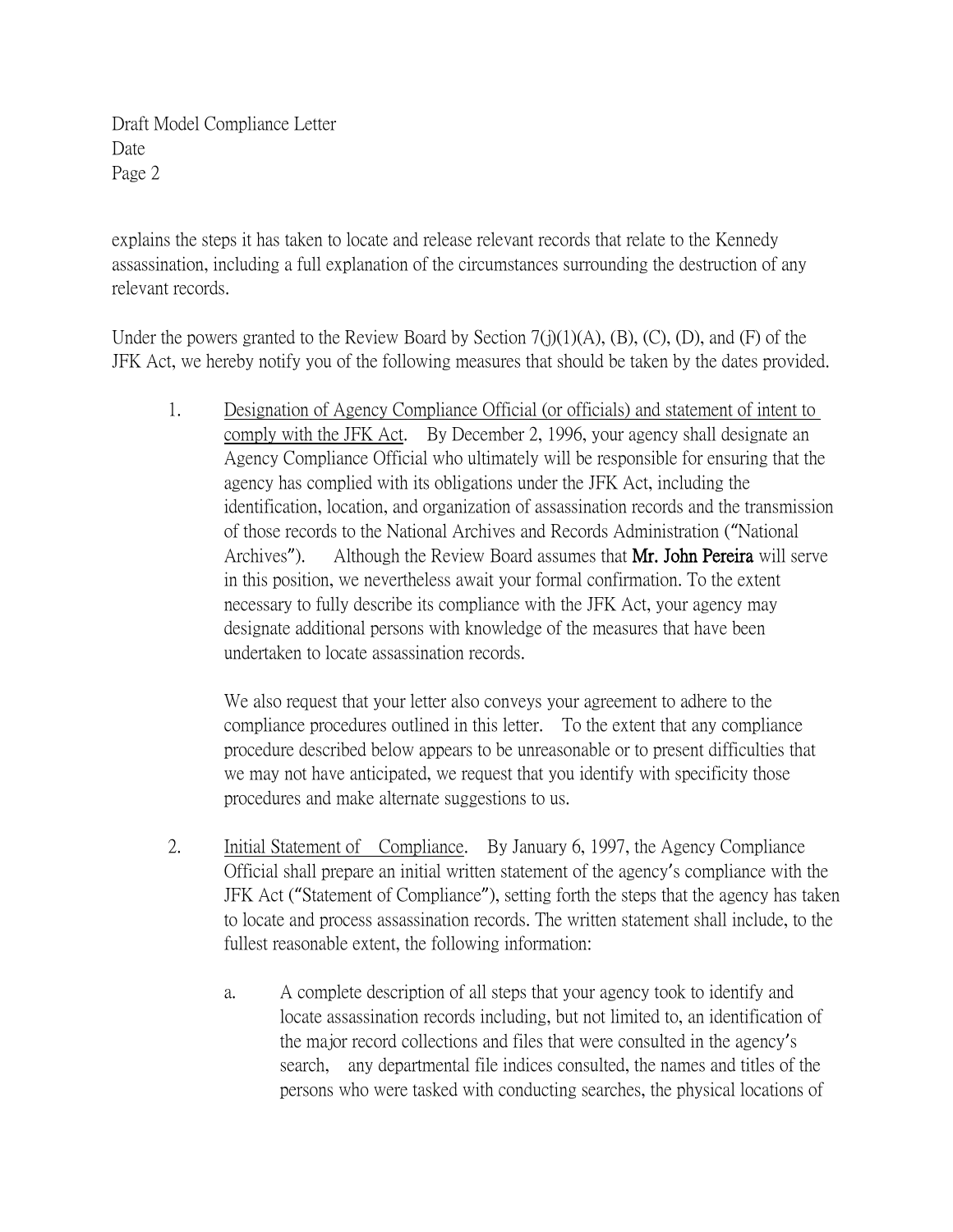> the records that were searched, the off-site storage facilities  $(e.g.,$  Federal Records Centers) searched, the specific steps that were taken to locate and retrieve materials in archives, and any other criteria used by the agency to locate assassination records.

b. A description of the steps that the agency took in direct response to specific requests of the Review Board to locate certain additional records or information relating to the assassination. In particular, we ask that you describe your response to requests CIA-6 through CIA-13. (Attached is a copy of a letter, dated October 27, 1996, from the Review Board to Mr. Harrelson at CIA. This letter was a follow-up to our previous requests for additional information and records.)

c. To the extent that any assassination-related records have been destroyed by the agency or any agency official, a full and specific explanation of the circumstances surrounding the destruction of such such records.

- d. The status of remaining work that you can now identify that needs to be completed by your agency in order to comply fully with the JFK Act, including an identification of the categories of records that must be processed and transmitted to the National Archives, a description of any additional searches for files that must be done, and the projected date(s) for completion of these tasks.
- 3. Review Board Interview With Agency Compliance Official (or Officials). Shortly after the submission of the agency's written Statement of Compliance, the Agency Compliance Official (as well as any persons who helped prepare the agency's initial Statement of Compliance) shall be made available to the Review Board for an interview regarding the location of agency assassination records. The interview will be used as an opportunity to resolve any outstanding questions regarding the agency's search, including any follow-up tasks to be completed by the agency. The Review Board anticipates that these interviews will be conducted in January 1997.
- 4. Submission of Final Agency Declaration of Compliance. By July 1, 1997, the agency should expect to complete the process of identification, location, and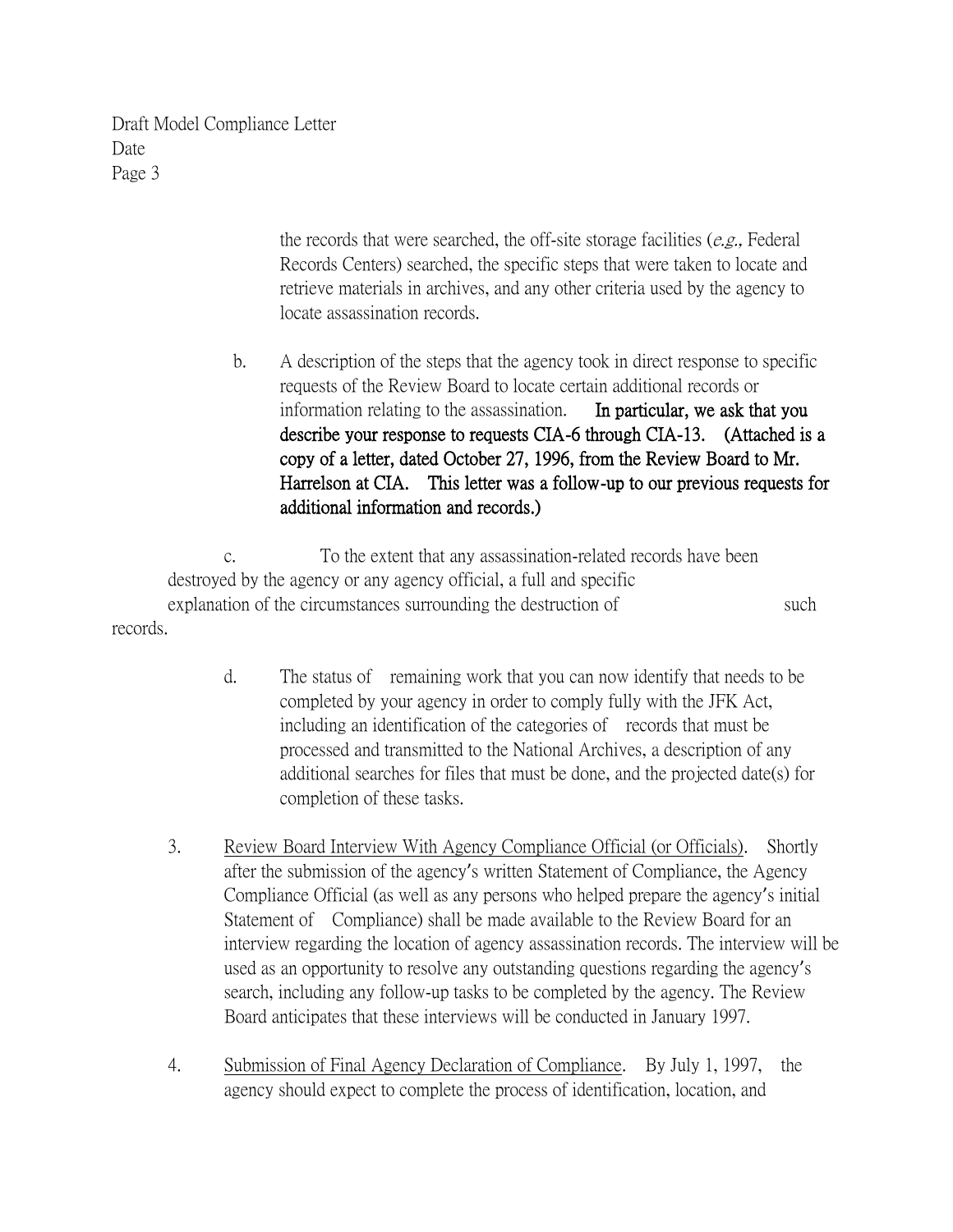> declassification of its assassination records at which time it will submit to the Review Board a final declaration certifying, under oath, its compliance with the provisions of the JFK Act (the "Final Declaration of Compliance"). This final declaration shall set forth all of the information initially set forth in the initial Statement of Compliance and shall also supplement the initial Statement of Compliance by detailing any further steps that were conducted by the agency in identifying and locating assassination records. The agencies' Final Declarations of Compliance will be included in our final report to Congress.

5. Compliance Depositions. Starting on or about August 1, 1997, the Review Board may conduct depositions, under oath, of the Agency Compliance Official along with any other agency officials with responsibility for complying with the JFK Act. The decision to take a compliance deposition of an agency will be made on a case by case basis, taking into account the importance of the agency to the work of the JFK Act and the sufficiency of the agency's efforts to account fully for its compliance with the JFK Act. In the event that the Review Board decides to commence a compliance deposition of an agency, the responsible agency designee(s) will be expected to testify under oath with respect to any and all issues relating to the agency's record search, including the scope of the search, the identity of files searched, the destruction of any relevant records, and any other matters set forth in the Final Declaration of Compliance. Any person obligated to appear for a deposition under oath shall be fully entitled to obtain legal representation.

We look forward to receiving your initial response, by December 2, that designates your Agency Compliance Official and includes your statement regarding your position with respect to the provisions outlined in this letter. To the extent that you have any questions or suggestions regarding the Compliance Program, please do not hesitate to contact our General Counsel, T. Jeremy Gunn, at (202) 724-0088.

Thank you for your cooperation with our work.

Sincerely,

David G. Marwell Executive Director